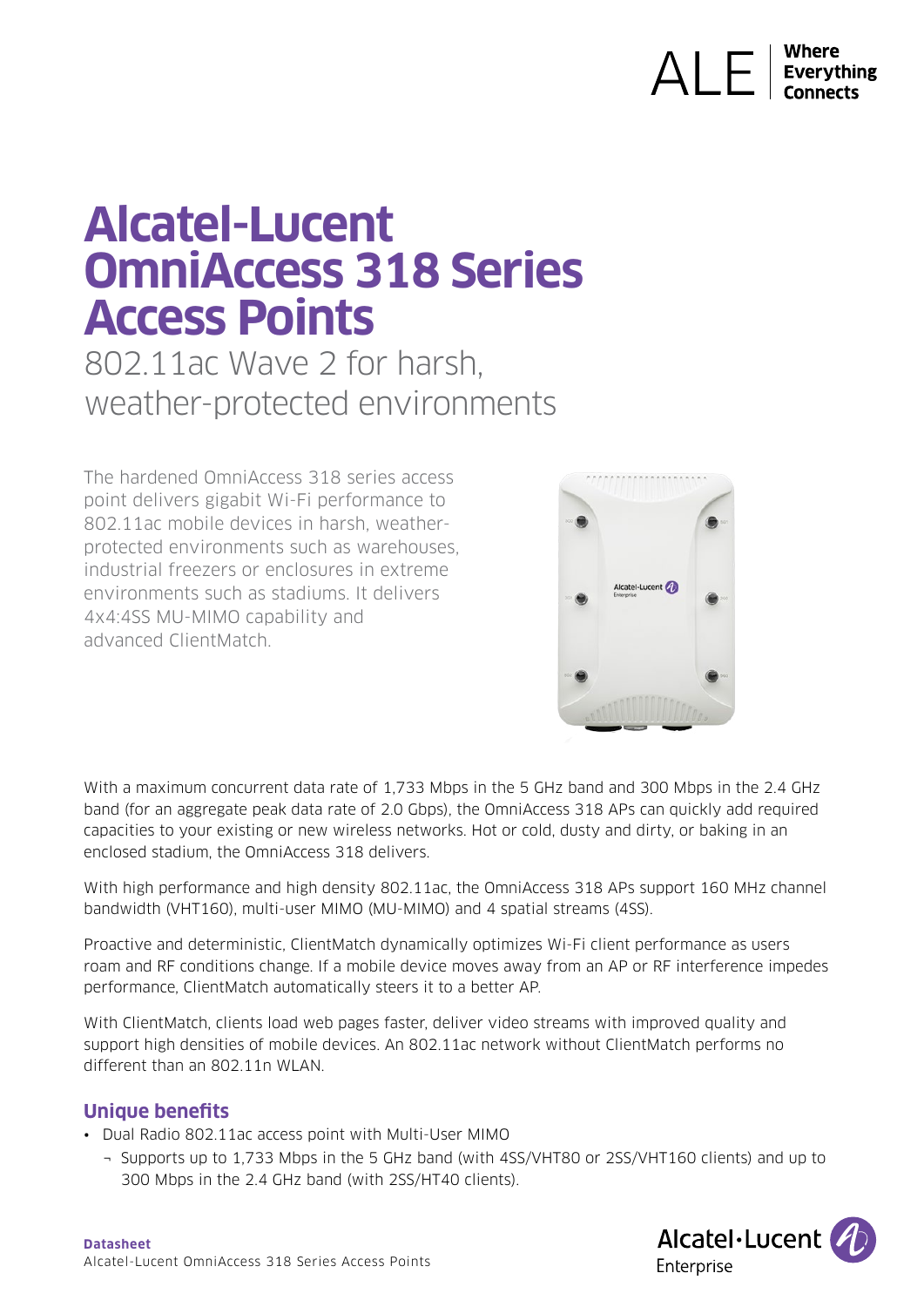- Advanced Cellular Coexistence (ACC)
	- ¬ Minimizes interference from 3G/4G cellular networks, distributed antenna systems, and commercial small cell/femtocell equipment.
- Industrial design for harsh, weather-protected environments
	- ¬ Extends temperature range for indoor environments that lack heating and cooling.
	- ¬ Sealed connector interfaces to lock out dust and moisture.
- Connectorized antenna ports support high gain large public venue antennas
- Designed for enhanced physical security.
- Quality of service for unified communication apps
	- ¬ Supports priority handling and policy enforcement for unified communication apps, including Microsoft Skype for Business with encrypted videoconferencing, voice, chat, and desktop sharing.
- Best-in-class RF management
	- ¬ Integrated AirMatch technology manages the 2.4-GHz and 5-GHz radio bands and actively optimizes the RF environment including channel width, channel selection and transmit power.
- Spectrum analysis
	- ¬ Capable of part-time or dedicated air monitoring, the spectrum analyzer remotely scans the 2.4-GHz and 5-GHz radio bands to identify sources of RF interference.
- Wireless mesh
	- ¬ Wireless mesh connections are convenient where Ethernet drops are not available.
- Intelligent app visibility and control
	- ¬ AppRF technology leverages deep packet inspection to classify and block, prioritize, or limit bandwidth for thousands of applications in a range of categories.
- Secure Core
	- ¬ Device assurance: Use of Trusted Platform Module (TPM) for secure storage of credentials and keys as well as secure boot.
	- ¬ Integrated wireless intrusion protection offers threat protection and mitigation and eliminates the need for separate RF sensors and security appliances.
	- ¬ IP reputation and security services identify, classify, and block malicious files, URL and IPs, providing comprehensive protection against advanced online threats.
	- ¬ Encrypted IPsec VPN tunnels securely connect remote users to corporate network resources.

#### **Choose your operating mode**

As a unified AP, the OmniAccess 318 can be deployed with or without a controller and can be readily switched to accommodate changing network needs.

- Controller mode: When managed by OmniAccess Mobility Controllers, the OmniAccess 318 series APs offer centralized configuration, data encryption, policy enforcement and network services, as well as distributed and centralized traffic forwarding or,
- Controllerless (Instant) mode: In OmniAccess Instant mode, a single AP automatically distributes the network configuration to other Instant APs in the WLAN. Simply power-up one Instant AP, configure it over the air, and plug in the other APs – Instant Network.

Other functional modes include:

- Remote AP (RAP) mode for branch deployments
- Air monitor (AM) for wireless IDS, rogue detection and containment
- Spectrum analyzer, dedicated or hybrid, for identifying sources of RF interference
- Secure enterprise mesh
- Hybrid AP serves Wi-Fi clients and provides wireless intrusion protection and spectrum analysis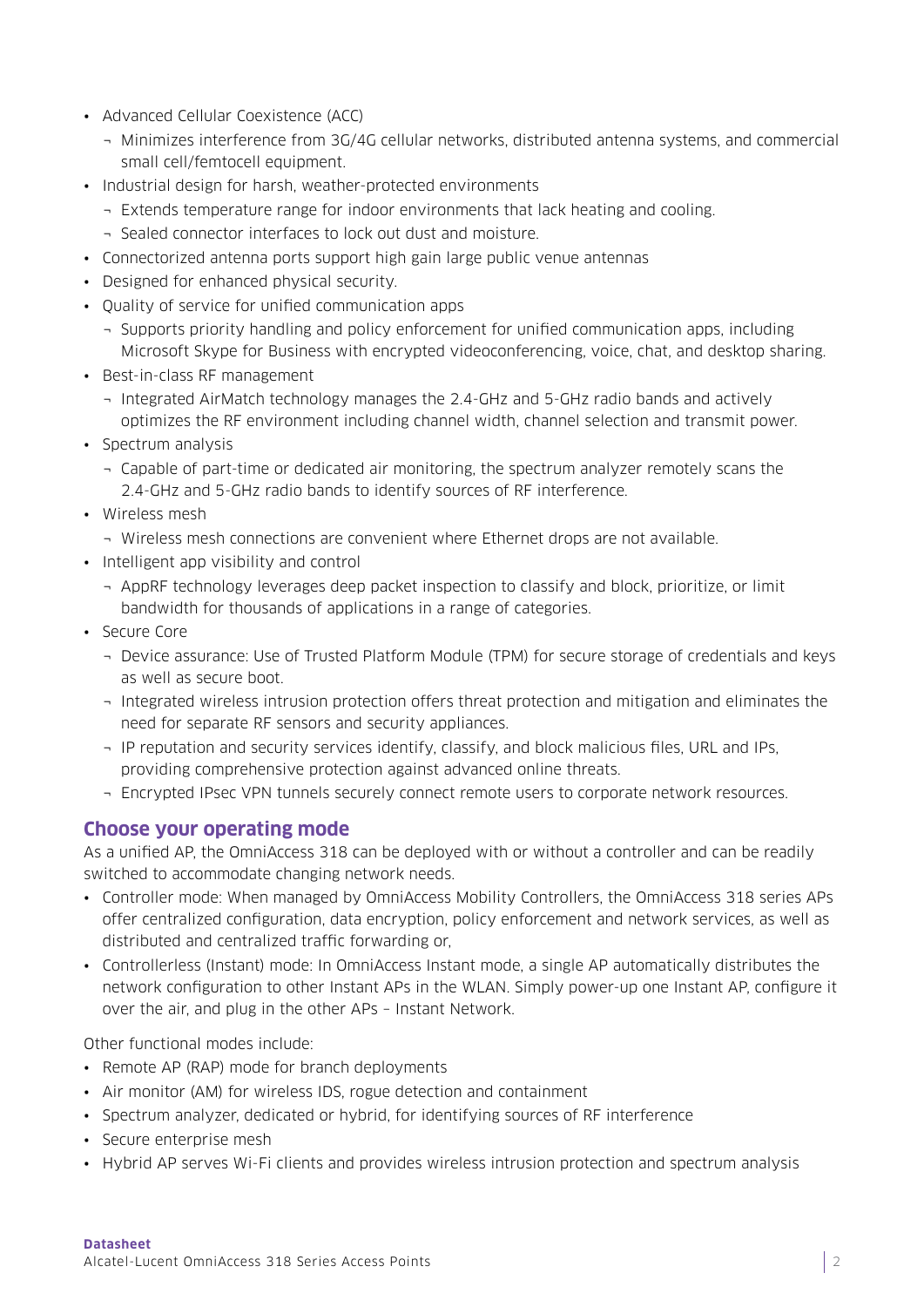#### **OmniAccess 318 Series specifications**

- 5 GHz 802.11ac 4x4 MU-MIMO (1,733 Mbps max rate)
- ¬ Four RP-SMA connectors for external antenna operation
- 2.4 GHz 802.11n 2x2 MIMO (300 Mbps max rate) radios
	- ¬ Two RP-SMA connectors for external antenna operation at 2.4 GHz

## **Wi-Fi radio specifications**

- AP type: Indoor hardened, dual radio, 5 GHz 802.11ac 4x4 MIMO and 2.4 GHz 802.11n 2x2 MIMO
- Software-configurable dual radio supports 5 GHz (Radio 0) and 2.4 GHz (Radio 1)
- 5 GHz: Four spatial stream Multi User (MU) MIMO for up to 1,733 Mbps wireless data rate to up to three MU-MIMO capable client devices simultaneously
- 5 GHz: Four spatial stream Single User (SU) MIMO for up to 1,733 Mbps wireless data rate to individual 4x4 VHT80 or 2x2 VHT160 client devices
- 2.4 GHz: Two spatial stream Single User (SU) MIMO for up to 300 Mbps wireless data rate to individual 2x2 HT40 client devices
- Support for up to 256 associated client devices per radio, and up to 16 BSSIDs per radio
- Supported frequency bands (countryspecific restrictions apply):
	- ¬ 2.400 to 2.4835 GHz
	- ¬ 5.150 to 5.250 GHz
	- ¬ 5.250 to 5.350 GHz
	- ¬ 5.470 to 5.725 GHz
	- ¬ 5.725 to 5.850 GHz
- Available channels: Dependent on configured regulatory domain.
- Dynamic frequency selection (DFS) maximizes the use of available RF spectrum.
- Supported radio technologies:
	- ¬ 802.11b: Direct-sequence spreadspectrum (DSSS)
	- ¬ 802.11a/g/n/ac: Orthogonal frequency-division multiplexing (OFDM)
- Supported modulation types:
	- ¬ 802.11b: BPSK, QPSK, CCK
	- ¬ 802.11a/g/n/ac: BPSK, QPSK, 16-QAM, 64-QAM, 256-QAM
- Transmit power: Configurable in increments of 0.5 dBm
- Maximum (conducted) transmit power (limited by local regulatory requirements):
	- ¬ 2.4 GHz band: +22 dBm per chain, +25dBm aggregate (2x2)
	- ¬ 5 GHz band: +22 dBm per chain, +28dBm aggregate (4x4)

Note: Conducted transmit power levels exclude antenna gain. For total (EIRP) transmit power, add antenna gain.

- Advanced Cellular Coexistence (ACC) minimizes interference from cellular networks.
- Maximum ratio combining (MRC) for improved receiver performance.
- Cyclic delay/shift diversity (CDD/ CSD) for improved downlink RF performance.
- Short guard interval for 20-MHz, 40-MHz, 80-MHz and 160-MHz channels.
- Space-time block coding (STBC) for increased range and improved reception.
- Low-density parity check (LDPC) for high-efficiency error correction and increased throughput.
- Transmit beam-forming (TxBF) for increased signal reliability and range.
- Supported data rates (Mbps):
	- ¬ 802.11b: 1, 2, 5.5, 11
	- ¬ 802.11a/g: 6, 9, 12, 18, 24, 36, 48, 54
	- ¬ 802.11n (2.4GHz): 6.5 to 300 (MCS0 to MCS15)
	- ¬ 802.11n (5GHz): 6.5 to 600 (MCS0 to MCS31)
	- ¬ 802.11ac: 6.5 to 1,733 (MCS0 to MCS9,  $NSS = 1$  to 4 for VHT20/40/80, NSS = 1 to 2 for VHT160)
- 802.11n high-throughput (HT) support: HT 20/40
- 802.11ac very high throughput (VHT) support: VHT 20/40/80/160
- 802.11n/ac packet aggregation: A-MPDU, A-MSDU

#### **Power**

- Worst-case power consumption from the AP: 23W
- Power sources sold separately
- Power over Ethernet (PoE+): 802.3atcompliant

#### **Wi-Fi antenna ports**

- 5 GHz
	- ¬ Four RP-SMA connectors for external antenna operation
- $24 GHz$ 
	- ¬ Two RP-SMA connectors for external antenna operation

#### **Other interfaces**

- One 10/100/1000BASE-T Ethernet network interfaces (RJ-45)
	- ¬ Auto-sensing link speed and MDI/MDX
	- ¬ 802.3az Energy Efficient Ethernet  $(FFF)$
- One 1000BASE-X SFP Port
- Bluetooth Low Energy (BLE) radio ¬ Up to 4 dBm transmit power (class 2) and -91 dBm receive sensitivity
- Visual indicator (multi-color LED): For system and radio status
- Reset button: Factory reset (during device power up)
- Micro USB console interface
- Kensington security slot

#### **Mounting**

- Optional mounting kits: ¬ AP-220-MNT-W1 are directly compatible
	- ¬ 270 Series outdoor AP mounts (AP-270-MNT-V1, AP-270-MNT-V2, AP-270-MNT-H1, AP-270-MNT-H2) are compatible when the AP-270- MNT-ADP adapter is utilized

#### **Mechanical**

Dimensions/weight (unit, excluding mount accessories):

- 15 cm (W)  $\times$  22.2 cm (D)  $\times$  7.5 cm (H) 6" (W) x 8.5" (L) x 2.5" (H)
- 1.225 kg/2.7 lbs

#### **Environmental**

- Operating yemperature:
	- ¬ Temperature: -40° C to +60° C (-40° F to +140° F)
	- ¬ Humidity: 5% to 95% noncondensing
- Storage and transportation:
	- ¬ Temperature: -40° C to +70° C (-40° F to +158° F)
- Operating Altitude: 3,000 m
- Water and Dust
- ¬ IP55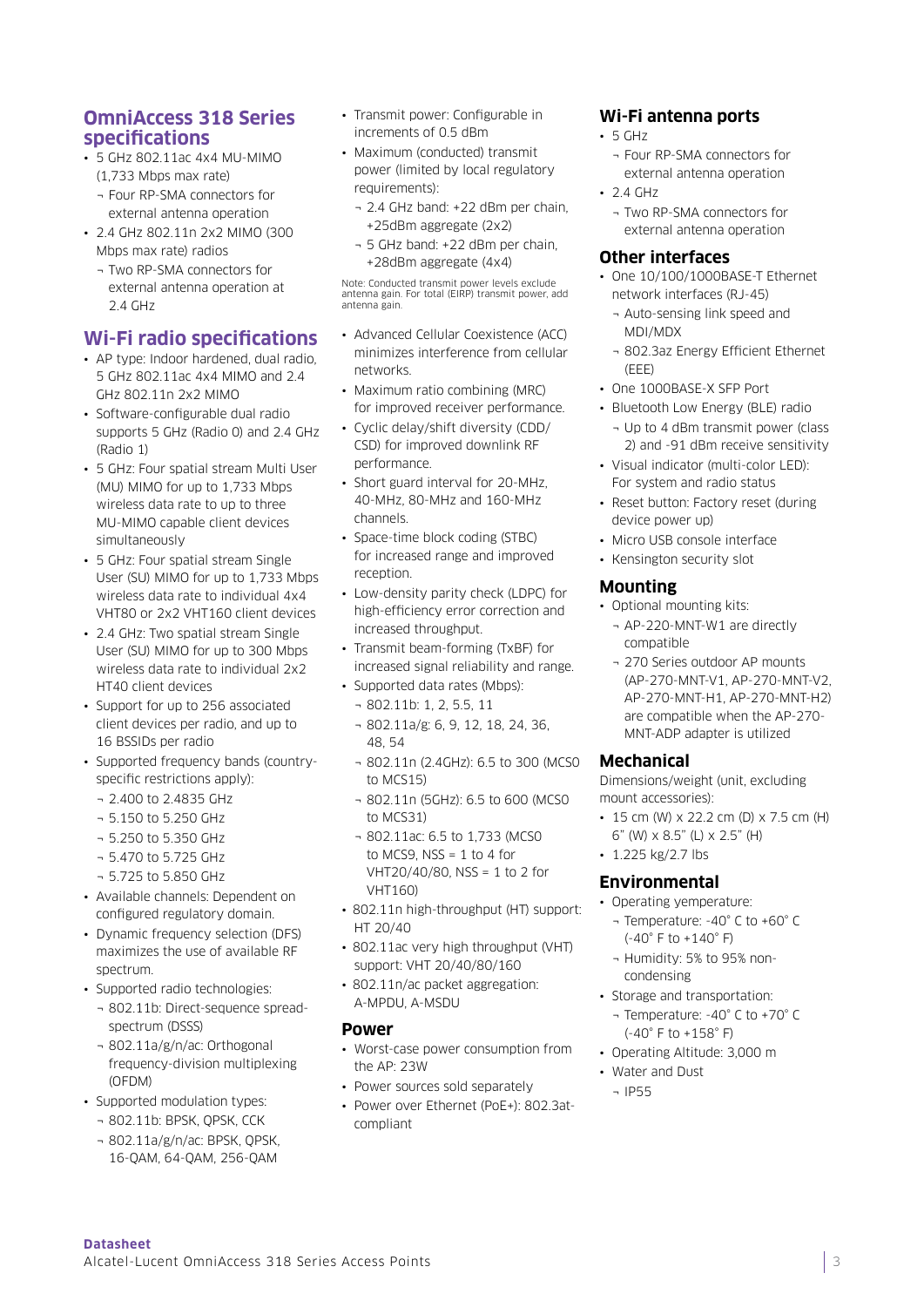#### **Regulatory**

- FCC/ISED
- CE Marked
- RED Directive 2014/53/EU
- EMC Directive 2014/30/EU
- Low Voltage Directive 2014/35/EU
- UL/IEC/EN 60950
- EN 60601-1-1, EN60601-1-2

For more country-specific regulatory information and approvals, please see your ALE representative.

#### **Regulatory model number**

• OAW-AP318 - APIN0318

#### **Certifications**

- CB Scheme Safety, cTUVus
- UL2043 plenum rating
- Wi-Fi Alliance certified 802.11a/b/g/n
- Wi-Fi CERTIFIED™ ac (with Wave 2 features)

#### **Warranty**

• Limited lifetime warranty

#### **Minimum operating system software**

• AOS-W & InstantOS 8.3.0.0

# **RF performance table**

|                                                             | Maximum transmit power (dBm) per<br>transmit chain | Receiver sensitivity (dBm) per receive chain |
|-------------------------------------------------------------|----------------------------------------------------|----------------------------------------------|
| 802.11b 2.4 GHz                                             |                                                    |                                              |
| 1 Mbps                                                      | 22                                                 | $-95$                                        |
| 2 Mbps                                                      | 22                                                 | $-93$                                        |
| 5.5 Mbps                                                    | 22                                                 | -90                                          |
| 11 Mbps                                                     | 22                                                 | $-88$                                        |
| 802.11g 2.4 GHz and 802.11a 5 GHz 2.4 GHz and 802.11a 5 GHz |                                                    |                                              |
| 6 Mbps                                                      | 22                                                 | $-93$                                        |
| 54 Mbps                                                     | 19                                                 | $-75$                                        |
| 802.11n HT20 2.4 GHz and 5 GHz                              |                                                    |                                              |
| MCSO/8                                                      | 22                                                 | -93                                          |
| MCS7/15                                                     | 18                                                 | $-71$                                        |
| 802.11n HT40 2.4 GHz and 5 GHz                              |                                                    |                                              |
| MCSO/8                                                      | 22                                                 | $-90$                                        |
| MCS7/15                                                     | 18                                                 | $-68$                                        |
| 802.11ac VHT20 5 GHz                                        |                                                    |                                              |
| MCS <sub>0</sub>                                            | 22                                                 | -93                                          |
| MCS9                                                        | 16                                                 | $-68$                                        |
| 802.11ac VHT40 5 GHz                                        |                                                    |                                              |
| MCS <sub>0</sub>                                            | 22                                                 | $-90$                                        |
| MCS9                                                        | 15                                                 | $-63$                                        |
| 802.11ac VHT80 5 GHz                                        |                                                    |                                              |
| MCS <sub>0</sub>                                            | 22                                                 | $-87$                                        |
| MCS9                                                        | 15                                                 | $-61$                                        |
| 802.11ac VHT160 5 GHz                                       |                                                    |                                              |
| MCS <sub>0</sub>                                            | 22                                                 | $-86$                                        |
| MCS9                                                        | 15                                                 | $-57$                                        |

Maximum capability of the hardware provided (excluding antenna gain). Maximum transmit power is limited by local regulatory settings.